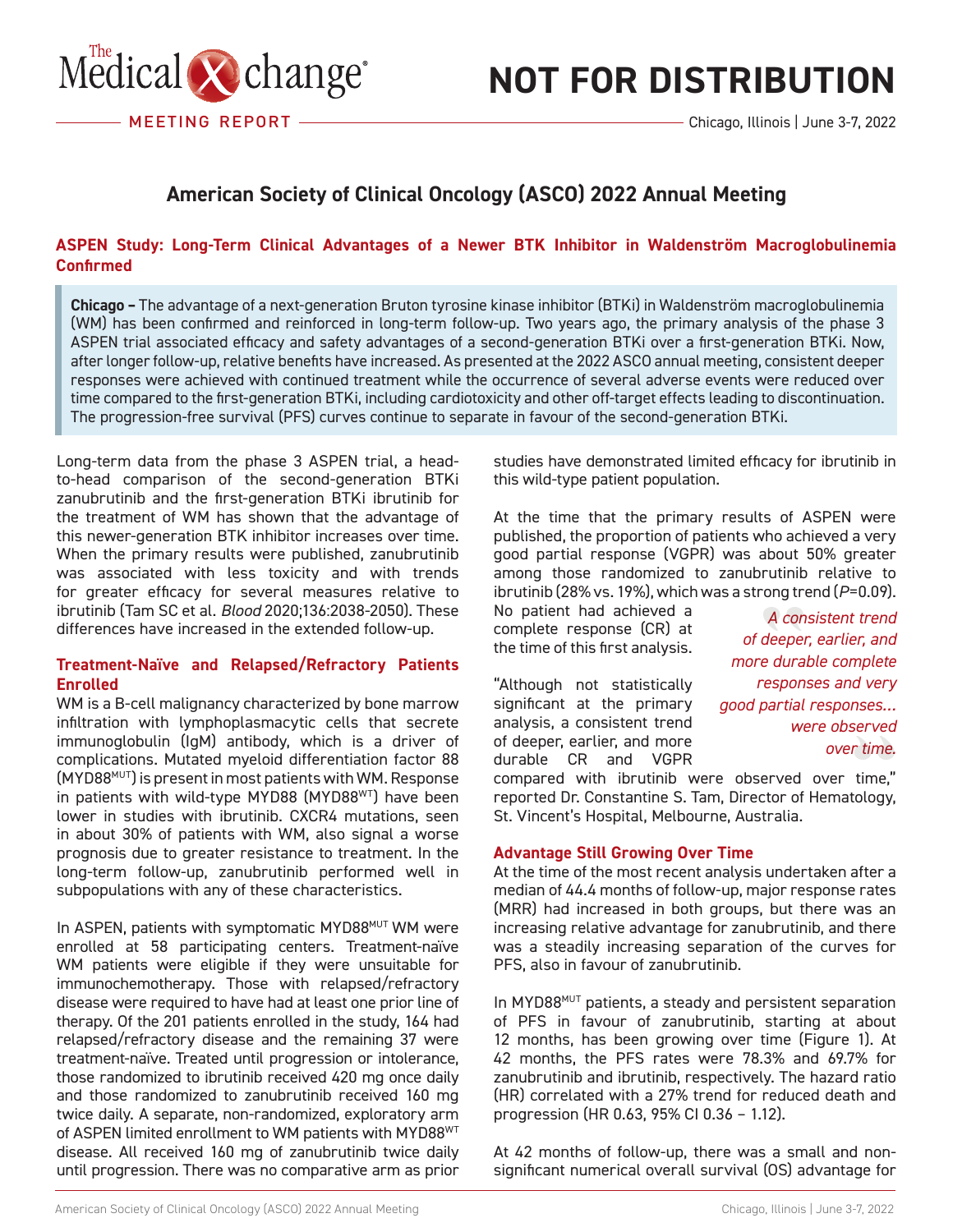

zanubrutinib (87.5% vs. 85.2%). The 25% risk reduction (HR 0.75, 95% CI 0.36 – 1.59) at the most recent follow-up did not reach significance but the curves for those followed longer than the mean appear to still be separating.

The greater activity of zanubrutinib was not only reflected in the rates of objective response but also in the speed of the response. The median time to VGPR was 6.7 months in the zanubrutinib group versus 16.6 months in the ibrutinib group. VGPR was also more durable on zanubrutinib. At 24 months, 90.6% of the zanubrutinib patients who achieved a CR or VGPR remained event free versus 79.3% of those in the ibrutinib group.

#### **Responses Deepen Over Time in Patients With MYD88WT**

At 44.4 months of follow-up, the VGPR rate was nearly 45% higher in the zanubrutinib MYD88MUT group (36.3% vs. 25.3%). In the non-randomized MYD88<sup>WT</sup> group, there was no ibrutinib comparison arm, but 3.8% achieved CR, 26.9% achieved VGPR, and 34.6% achieved partial response (PR) on zanubrutinib.

"At 42 months, the event-free PFS and OS rates in the MYD88WT group were 53.8% and 83.9%, respectively," Dr. Tam reported, a statement pointing to the efficacy of this second-generation BTKi in WM regardless of MYD88 status.

#### **Benefit Regardless of CXCR4 Mutation Status**

Among patients stratified by CXCR4 mutation status, there was also a consistent VGPR advantage for zanubrutinib

over ibrutinib whether the gene was mutated (21.2% vs. 10.0%) or wild-type (44.6% vs. 30.6%).

All of these advantages are likely drawn from the greater relative selectivity and occupancy of BTK, according to Dr. Tam. In the published initial study, he noted that zanubrutinib was associated with deeper and more sustained reductions of IgM, which has previously been identified as a measure of disease activity. WM is characterized by overproduction of IgM, which might have a role in its pathophysiology. The greater specificity of zanubrutinib relative to ibrutinib for the BTK target is also relevant to safety.

#### **Favourable Benefit-to-risk Ratio**

The persistent safety advantage is an equally important part of the story. At the time that the primary results were published, zanubrutinib was associated with lower rates of atrial fibrillation (*P*=0.005) and hemorrhage (*P*=0.04) among other adverse events. In the long-term analysis, these relative advantages persisted, providing a difference that is likely to have contributed to more durable disease suppression.

Over time, the higher rate of cardiovascular toxicity on ibrutinib increased further. In patients followed more than 36 months on therapy, the absolute rates of atrial fibrillation were more than three times higher, the rates of hypertension were more than doubled, and the rates of hemorrhage were about 70% higher in the ibrutinib arm in the > 36 months time period (Figure 2).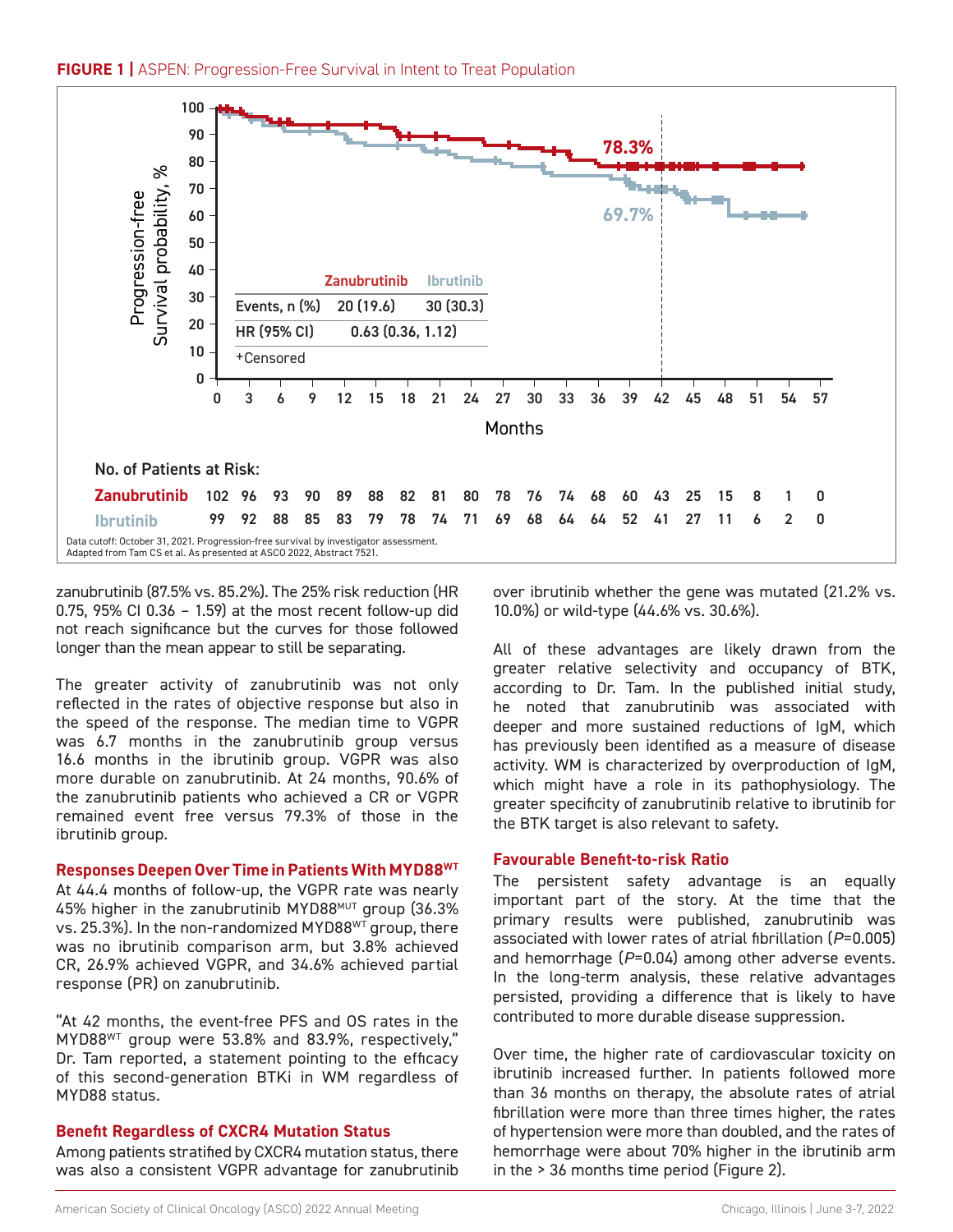



Each difference, including that for hypertension, was statistically significant and is likely explained by the off-target effects associated with ibrutinib on enzymatic pathways

*There were fewer adverse events leading to treatment discontinuation.*

other than BTK. For example, the increased risk of atrial fibrillation has been related to inhibition of C-terminal Src kinase (CSK) (Xiao L et al. *Circulation* 2020;142: 2443-2455).

Other side effects that were more common on ibrutinib than zanubrutinib in the primary analysis also persisted in long-term follow-up, including diarrhea (34.7% vs. 22.8%), muscle spasm (28.6% vs. 11.9%), and pneumonia (18.4% vs. 5.0%). Rates of neutropenia were lower on ibrutinib (20.4% vs. 34.7%) but a greater proportion of patients in the ibrutinib arm had grade 3 or higher infections (27.6% vs. 21.8%).

#### **Reduced Risk of Cardiotoxicity**

The long-term ASPEN results demonstrated that the already elevated risk of atrial fibrillation in patients who reach the age where WM becomes common, is further increased over time with ibrutinib. Although rates of atrial fibrillation did increase slowly over time on zanubrutinib, they remained substantially below those of ibrutinib through the course of the follow-up (Figure 3).

"Atrial fibrillation is a well-recognized complication of ibrutinib therapy, and relative to an age-matched controlled population, patients appear to be at a continuously increased risk for the development of atrial fibrillation over the course of therapy," noted Dr. Tam, referring to experience with this drug in other hematologic malignancies as well as WM.

#### **Fewer Adverse Events Leading to Dose Reductions and Discontinuations**

There was a low rate of adverse events resulting in death in both groups, although the rate was slightly higher in the ibrutinib group (5.1% vs. 3.0%). However, adverse events leading to dose reductions were more than 65% greater in the ibrutinib arm (26.5% vs. 15.8%), while adverse events leading to discontinuation were more than twice as great (20.4% vs. 8.9%) (Figure 4).

#### **FIGURE 3 |** ASPEN: Time-to-event Analyses for Atrial Fibrillation/flutter